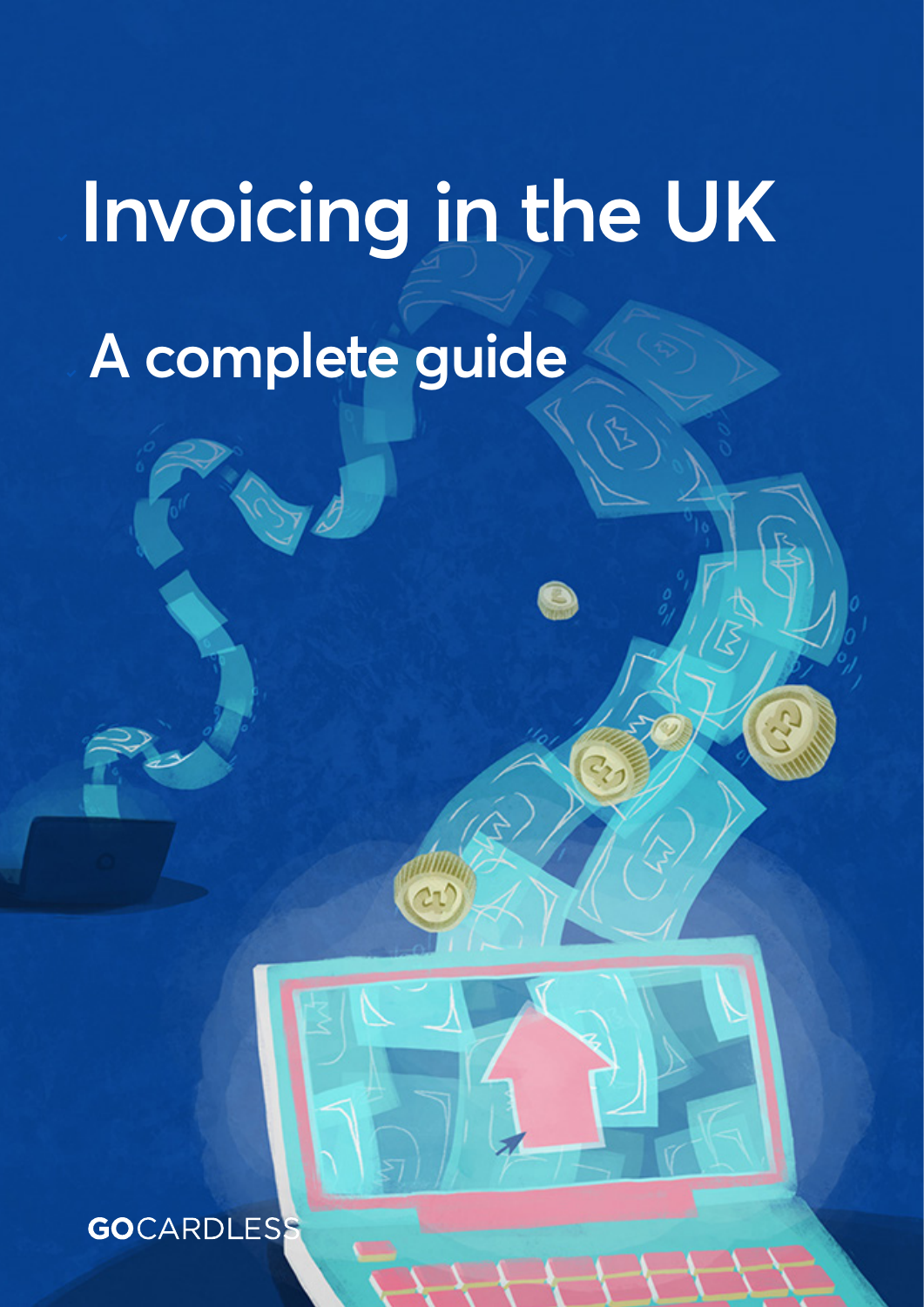# **Contents**

| <b>Chapter 1</b>                     | 3  |
|--------------------------------------|----|
| What is an invoice?                  |    |
| <b>Chapter 2</b>                     | 5  |
| Industry approaches to invoicing     |    |
| <b>Chapter 3</b>                     | 8  |
| <b>Invoicing templates</b>           |    |
| <b>Chapter 4</b>                     | 11 |
| How to prepare an                    |    |
| international invoice                |    |
| <b>Chapter 5</b>                     | 13 |
| <b>Automated invoicing</b>           |    |
| <b>Chapter 6</b>                     | 15 |
| <b>Receiving payment of invoices</b> |    |
| <b>Chapter 7</b>                     | 17 |
| <b>Unpaid and overdue invoices</b>   |    |
| <b>Chapter 8</b>                     | 18 |
| The future of invoicing              |    |
| <b>Chapter 9</b>                     | 20 |

**[Is GoCardless right for me?](#page-19-0)**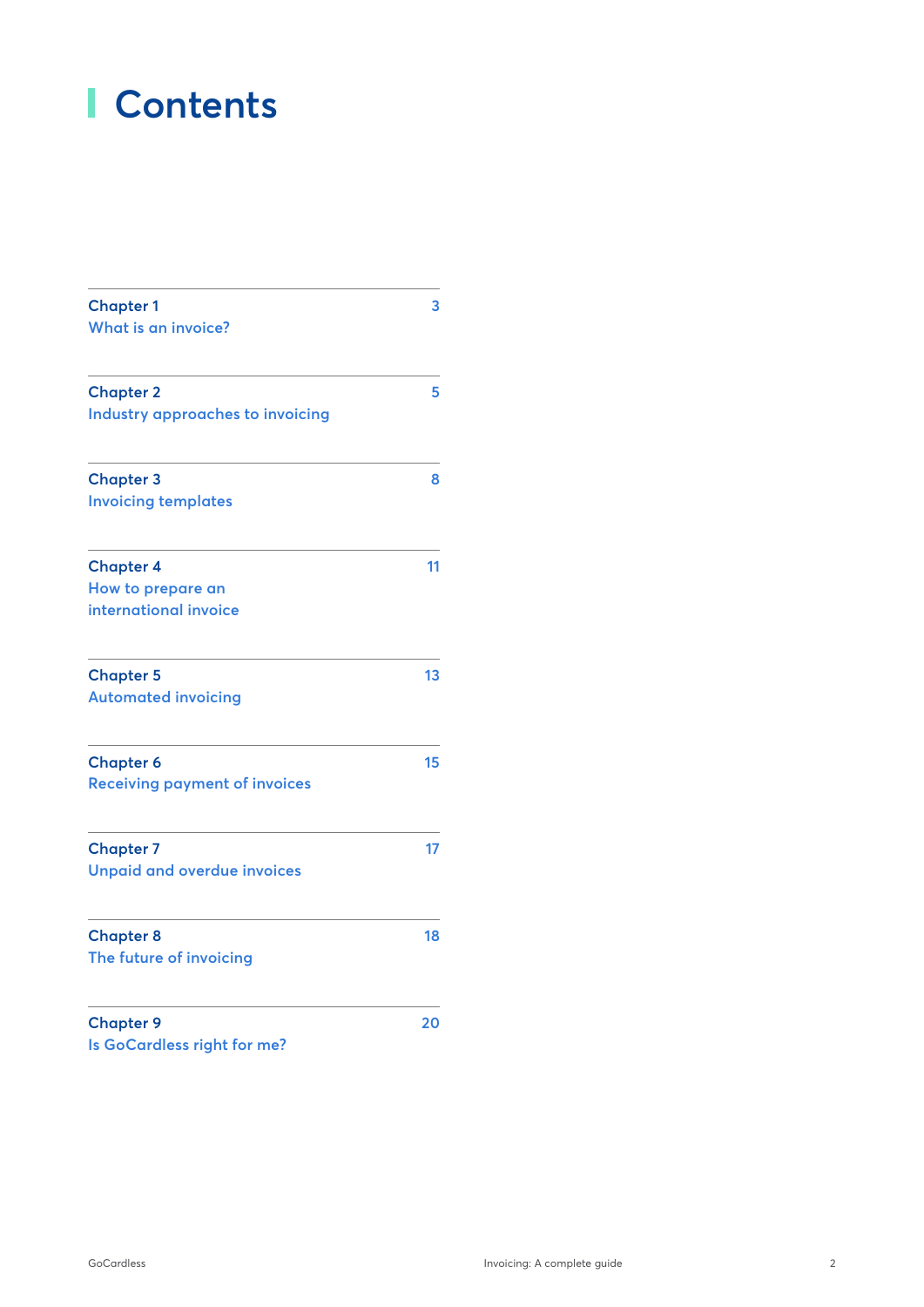# <span id="page-2-0"></span>**Chapter 1 What is an invoice?**

# **What is an invoice?**

An invoice is effectively a bill; it's a payment demand issued by a seller to the buyer of goods or services after the sale, detailing what goods have been provided or work done, and how much must be paid in return.

Invoices can be used to bill for one-off projects or for recurring work, but they are most widely used to request payment after work is completed, and where there is an ongoing relationship with the customer. Traditionally, invoices came in paper form, either handwritten or typed, then sent by post.

In recent years, many businesses have used email to speed up delivery. But the most tech-savvy firms now employ specialist software to generate e-invoices immediately, with information flowing automatically between seller and buyer.

# **What's included in an invoice?**

Regardless of how it's delivered, a standard invoice includes the following elements:

- The word 'Invoice' marked clearly at the top of the document
- A unique number or reference
- The name, address, and contact details of the individual or company issuing the invoice
- The name and address of the person or organisation being invoiced
- A description of what product or service the invoice covers
- The supply date of the goods or service
- The date the invoice was issued
- The amount of money owed, detailing the VAT sum, if applicable, or any pre-agreed discounts, plus the overall total due
- The deadline date for payment

### **How does invoicing work?**

Unless you have agreed alternative payment terms with a customer, UK rules dictate they must pay you within 30 days of receiving your invoice for the goods or services provided.

Some businesses do operate a different model. One familiar scenario being larger companies requiring that smaller suppliers accept payment terms of 90 or even 120 days.

Some companies choose to offer clients discounts for early settlement or payment in advance. Increasingly, SMEs are going further to protect themselves from late payment, and are asking for invoices to be settled within as little as seven days.

The UK is fairly typical among its neighbours in Europe in its approach to invoicing, with payment terms of 30 days from receipt of an invoice being commonplace in most European countries. [But this does vary:](https://atradius.co.uk/reports/payment-practices-barometer-western-europe-2017.html)

- Scandinavian businesses typically employ a payment deadline of 14 days.
- Spanish firms set payment terms of 45 days on average, for example
- Companies in Greece and Italy demand payment within 50 days or more.

How quickly invoices are paid often depends in part on how the document is issued. Manual invoices are slower both to deliver and to be processed at the other end. But modern, automated methods can ensure payments are made quickly and efficiently, even immediately.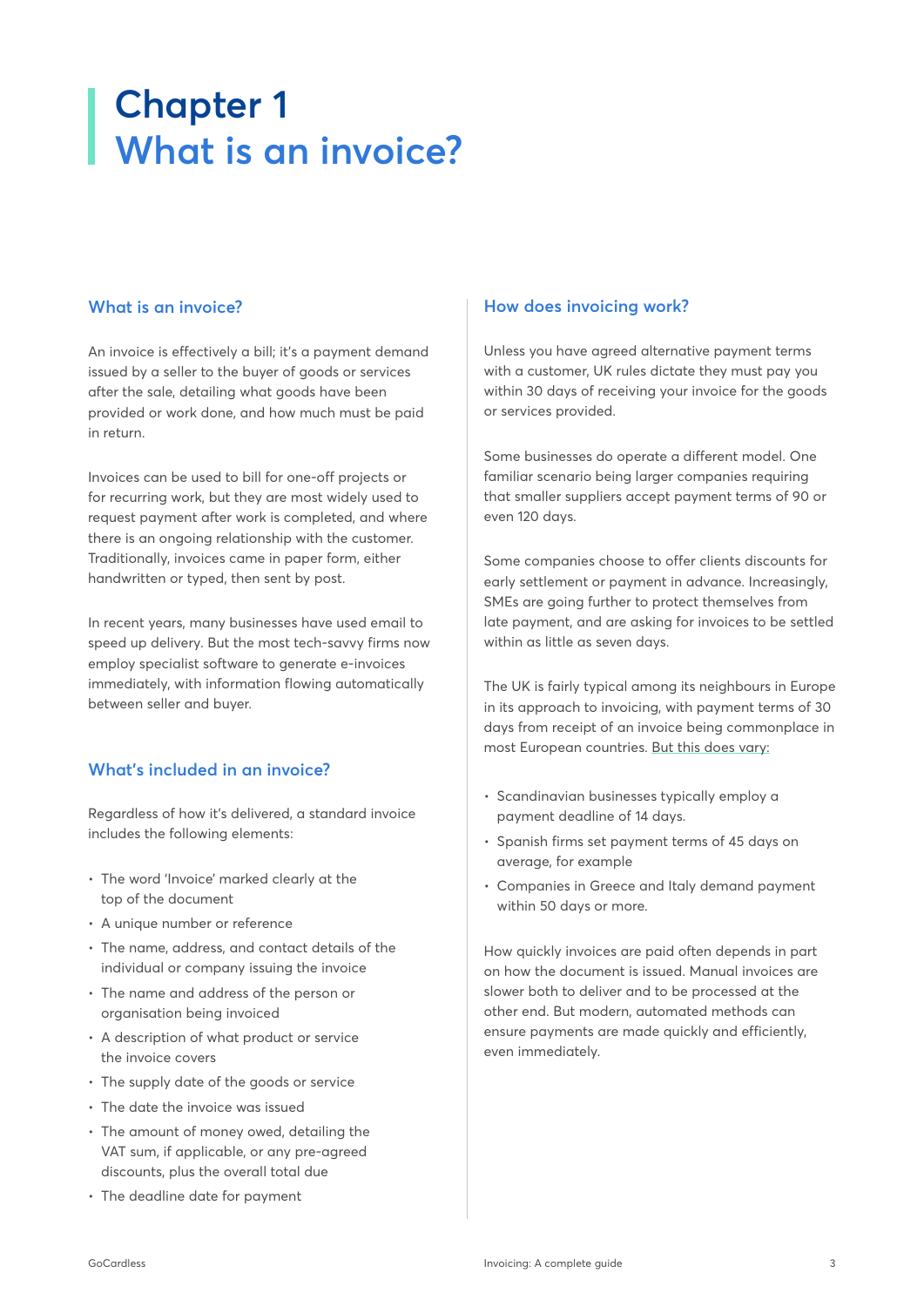# **Chapter 1 What is an invoice?**

# **What are the advantages of using invoices?**

You have a right to be paid for your efforts, and you can set your own payment terms.

These should be made clear at the start of a trading relationship, but it is the invoice that formalises your demand for payment. The use of an invoice has several advantages.

- **• It prompts payment.** Where upfront payment is not required, the chances are that a customer won't pay you without receiving an invoice first. It's rare to be paid for goods or services provided before an invoice has been issued, with debts rarely settled voluntarily and without a prompt.
- **• Invoices remind clients of the work completed or goods provided.** It's an itemised bill, so a customer can see what they're getting for their money.
- **• They're a useful record-keeping tool.** HMRC requires businesses to retain records for up to six years, and the self-employed to keep evidence of sales, income, and expenses for five years. Not having up-todate and accurate archives of invoices issued and received can risk a hefty fine from the Revenue.
- **• It's an opportunity to send a positive message about your company and brand.** This applies to the document itself – how polished it looks, with a company logo, website address, and use of professional language – and the invoicing process. Efficient invoice generation and payment collection can improve customer satisfaction. Equally, poorly managed systems can easily damage a company's reputation.

# **What are the disadvantages of using invoices?**

There are some potential downsides to using invoices, but these are mostly caused by poor management and inadequate processes:

- A badly drafted, vaguely worded document can be wrongly interpreted or easily disputed, delaying payment.
- If product sales or the hours of work undertaken are not meticulously noted, an invoice can appear approximate and could be challenged. A good invoice is clear, detailed, and precise.
- Invoices being issued late can encourage customers to be equally relaxed about settling the debt. Demands should be raised immediately to impress upon the client the need for swift payment.

# **When is invoicing not appropriate?**

Invoices are not suitable for all types of payment. For example, if there is no ongoing relationship with the customer or if payment is required upfront, an invoice wouldn't be used.

Some industries use a lot of upfront payments for goods or services, such as retail and e-commerce. Merchants within these sectors require instant payment before they hand over or dispatch physical goods. Those operating in the hospitality industry, such as pubs, bars, and cafes, also often take cash or digital payments from customers on the spot, so they rarely issue invoices.upon the client the need for swift payment.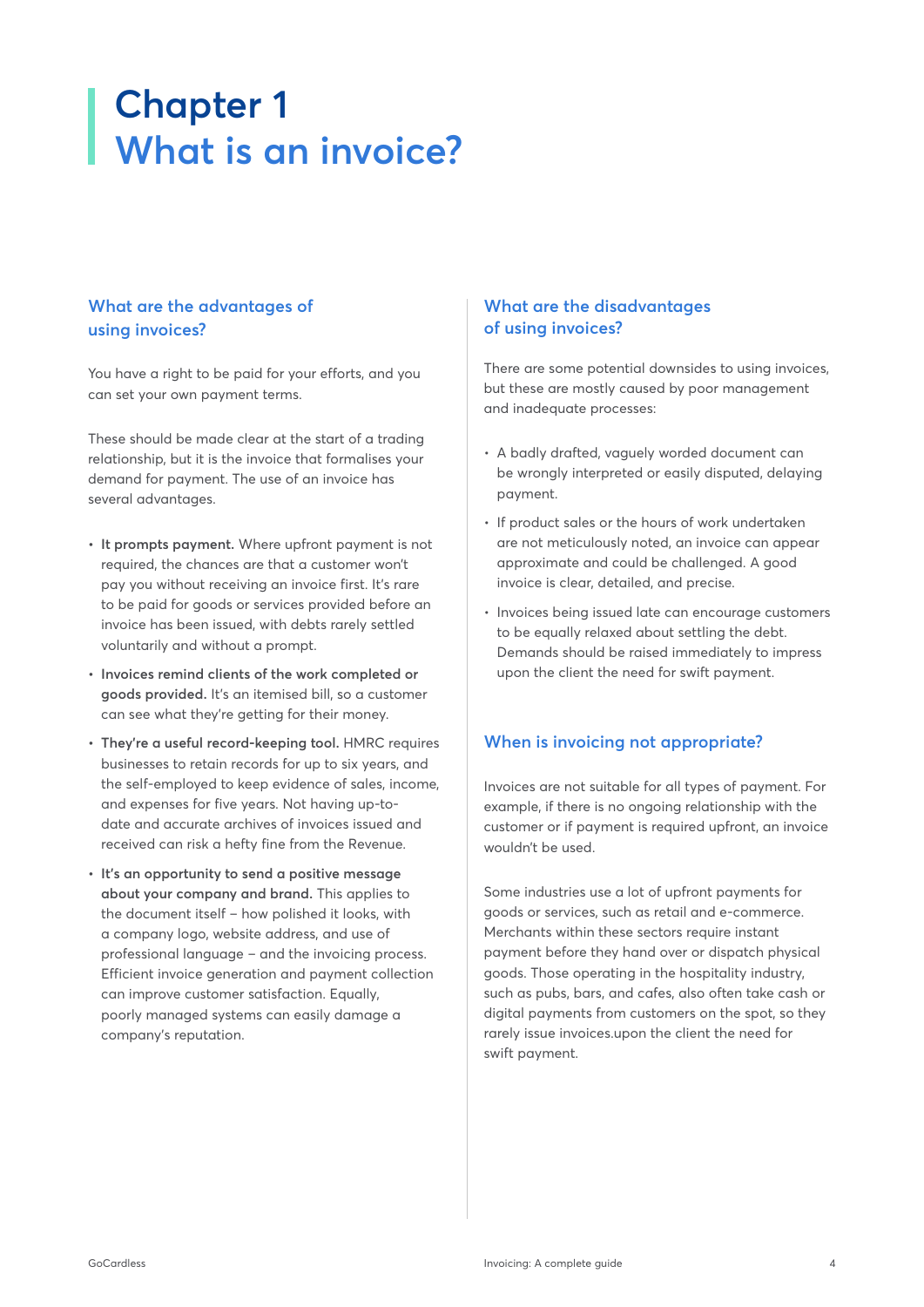# <span id="page-4-0"></span>**Chapter 2 Industry approaches to invoicing**

### **Industry approaches to invoicing**

One size does not fit all when it comes to invoicing, and industries take different approaches to billing customers. Here is a quick guide to different types of billing by invoice.

#### **Progress billing**

Invoicing in the digital industries - web development and design businesses, for example - often use progress invoicing, which involves charging clients incrementally for work completed, since projects can stretch out over many months. Equally, sectors where the items sold are particularly expensive, such as manufacturing, engineering, or aerospace and defence, can opt to spread cost for clients in this way.

The construction sector is particularly well known for using progress invoicing because most of its projects are on a large scale and spread over a long period. Construction also uses a lot of sub-contractors and these third-party costs must be recorded accurately. The total time worked by all concerned is needed to break down costs for clients in the final analysis.

#### **Collective invoicing**

A collective invoice is a summary that includes several orders or pieces of work in one document. It's commonly used for customers who make regular orders for smaller amounts, and is a time-efficient and cost-effective approach to billing and payment for both vendor and client.

Wholesale is a good example - wholesalers often issue collective invoices on a monthly basis, even though their customers are making frequent purchases throughout that 30-day period. Elsewhere, businesses that outsource a lot, making a number of small orders worth small amounts, often prefer being invoiced on a collective basis to save time and money processing payments. It can also work well with long-term

supply agreements, such as private medical or dental providers invoicing either the health insurance firm or the patient direct for a number of services supplied.

#### **Recurring invoicing**

Recurring billing sees invoices generated on a cyclical basis typically during the lifetime of a contract. Longer-term rental agreements, such as equipment hire, are often charged this way, for example. Digital and advertising agencies doing ongoing work for a client also sometimes use recurring invoicing.

#### **Subscription invoicing**

Subscription invoicing charges customers for goods or services on a pre-arranged schedule. In the dayto-day this can be seen with food box delivery firms, software providers, gym memberships, and online streaming services. Often, these are pre-billed, with people receiving an invoice and paying automatically at the start of the billing cycle. Club and society memberships, as well as regular charity donations, are other examples where subscription invoicing is the preferred model. Some accountancy firms are also beginning to use subscription charges rather than the traditional approach of invoicing clients annually or monthly.

### **Metered invoicing**

Invoices in the utility and mobile phone sectors are strictly governed by regulators who insist providers issue clear, accurate bills to customers. Consumers usually sign up to an agreed package or tariff, but it is still metered billing, where individuals can be charged extra for any add-ons used during a given period. The invoices issued by these firms must show how many units have been used, the charge per unit, and the total cost for services used.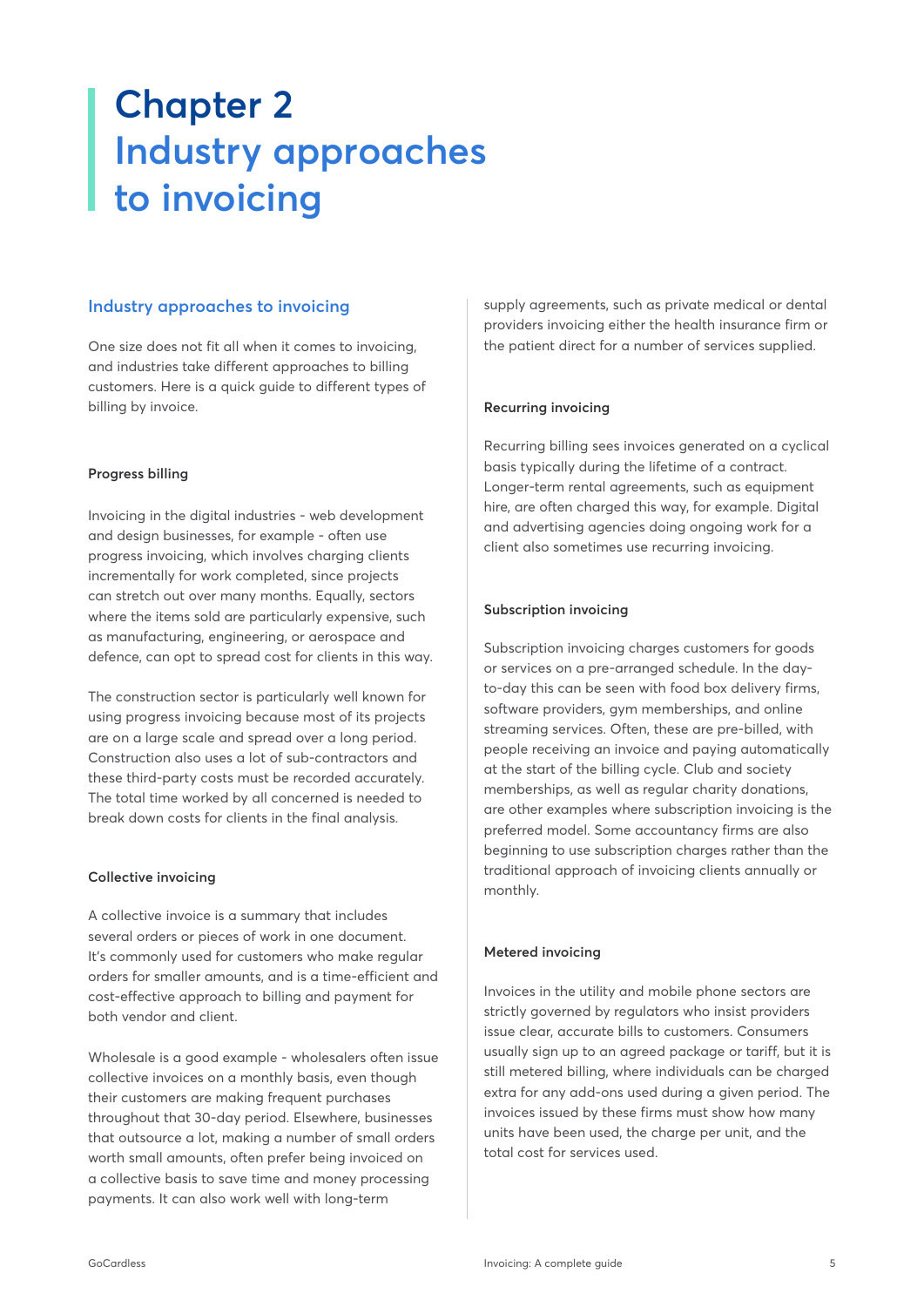# **Chapter 2 Industry approaches to invoicing**

# **Common invoicing errors – and how to avoid them**

A badly designed invoice can cause confusion, delays in payment, and even reputational damage to a company. But there are several other commonplace mistakes businesses make when demanding payment.

#### **Using manual systems**

A surprising number of SMEs still use paper invoices, which are slow to deliver, take longer to process, and can be prone to duplication. They're also more likely to contain inaccuracies and sometimes get lost altogether. Accounting software issues invoices automatically, improves efficiency, and can personalise digital templates for each customer. These electronic systems are affordable, and can also track the payment process, sending automatic reminders for bills remaining unpaid.

### **Getting information wrong or sending the invoice to the wrong person**

Misspelling a company name or addressing an invoice incorrectly happens all too often, causing delays while the mistake is discovered, a new invoice requested, and the amended document re-issued. Avoid confusion by being explicit and detailed in describing what product or service has been provided. Don't give the client any excuse for disputing the invoice.

#### **Asking for the wrong amount**

Always double-check the price quoted to ensure it's the one agreed with a customer and matches the job in hand. If an incorrect invoice has been sent, the business must issue a cancellation invoice with its own, new invoice number. This will include a negative invoice amount, as well as the original invoice number and the date it was issued. Then, a correct invoice can be raised with a different invoice number. However, the original invoice reference should also be stated should HMRC seek clarification at a later date.

#### **Including the wrong VAT rate**

If your business is VAT-registered, be certain to use the right calculation for the goods and services provided. If your rate differs from the standard VAT level of 20% or you've only recently registered for VAT, make sure customers are aware to prevent giving them a nasty shock.

### **Providing incorrect payment information**

Ensure your company's payment details, bank account number, and mailing address are correct and easy to read. Better yet, provide the facility for customers to pay immediately with the click of a button. Providing a link to an online payment service makes their life easier, and means money hits your account sooner.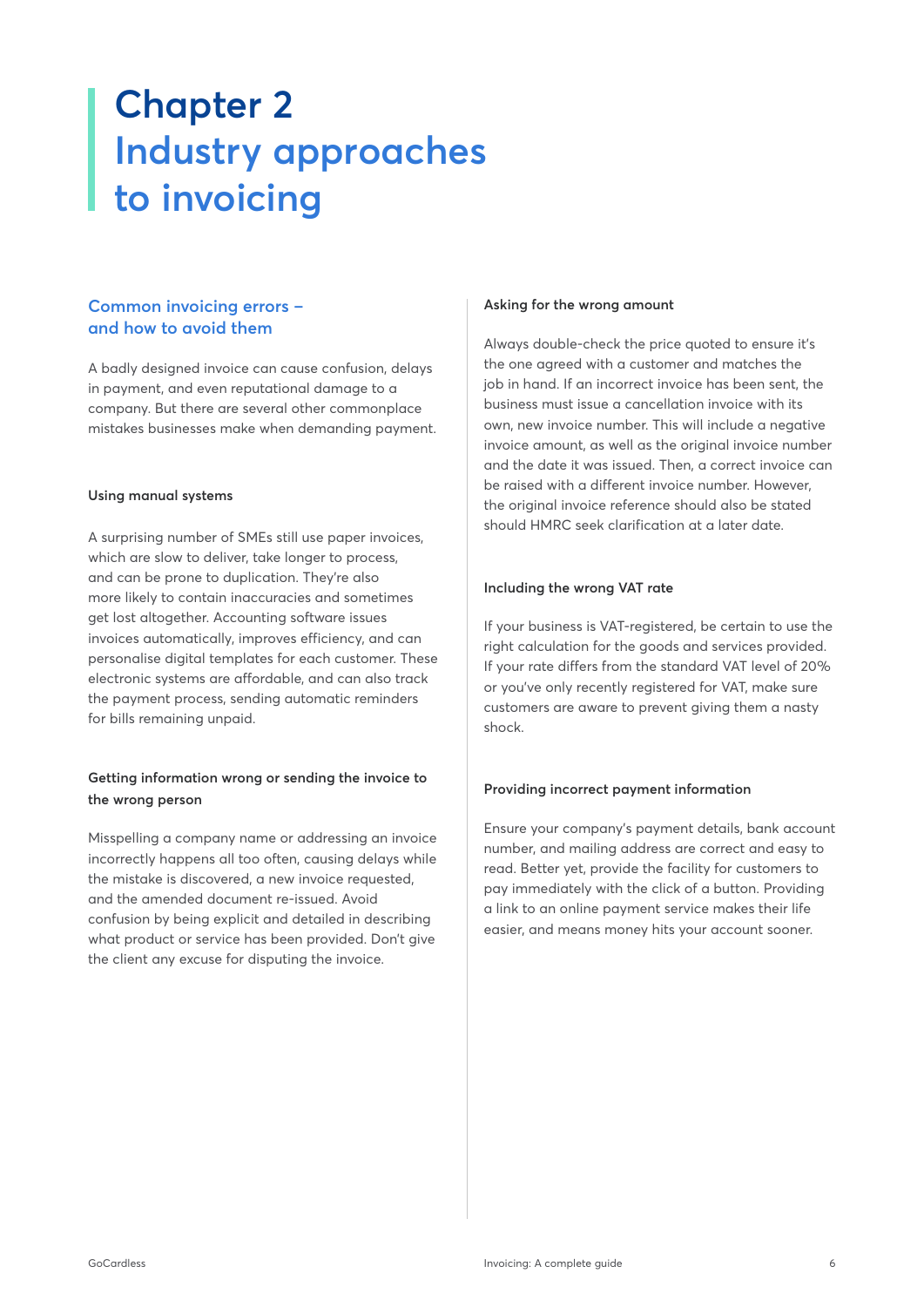# **Chapter 2 Industry approaches to invoicing**

### **Invoicing best practices**

There are several invoicing best practices that businesses should follow:

#### **Invoice promptly, preferably immediately**

Some small companies still save up their invoices and send them out weekly or once a month. This creates a drag on cash flow. Invest in invoicing software to issue demands as soon as work is finished or goods have been shipped.

#### **Research online accounting apps**

These can make it easy to track hours worked on a project, as well as any expenses incurred, and will allow you to bill clients accurately, quickly, and on the move using a mobile phone or tablet. Apps will even issue reminders for tardy payers. Having a reliable, detailed record is also useful if the final bill is disputed.

### **Offer early settlement discounts**

This could be a 2/10 Net 30 arrangement, whereby customers get a 2% discount on an invoice paid in ten days, with the full amount due within 30 days if this early deadline isn't met. Some businesses go further and offer a 5% or even 10% discount for a ten-day settlement period.

#### **Tighten your payment terms**

While many businesses still operate a 30-day payment cycle, it's not obligatory to do so. Some SMEs now ask for bills to be settled within seven working days. And keep an eye out for customers who are drifting in meeting payment terms. Credit control is an important part of your business, so nip any bad behaviour in the bud.

#### **Know who you're dealing with**

Undertake a credit risk assessment and research a new client before agreeing to provide them with expensive goods or services. Is it a real company? Is it a sole trader or limited company? Ask industry peers about the individual or organisation's reputation before doing business with them.

#### **Don't be embarrassed to chase late payment**

Enforce your payment terms, but always be polite and persistent to try to achieve an informal settlement. There are legal measures at your disposal – late payment legislation allows a business to charge 8% over base rate in interest where payment hasn't been received, plus a penalty fee – but this can sour relations permanently. The legal route should be a last resort. Try persuasion first.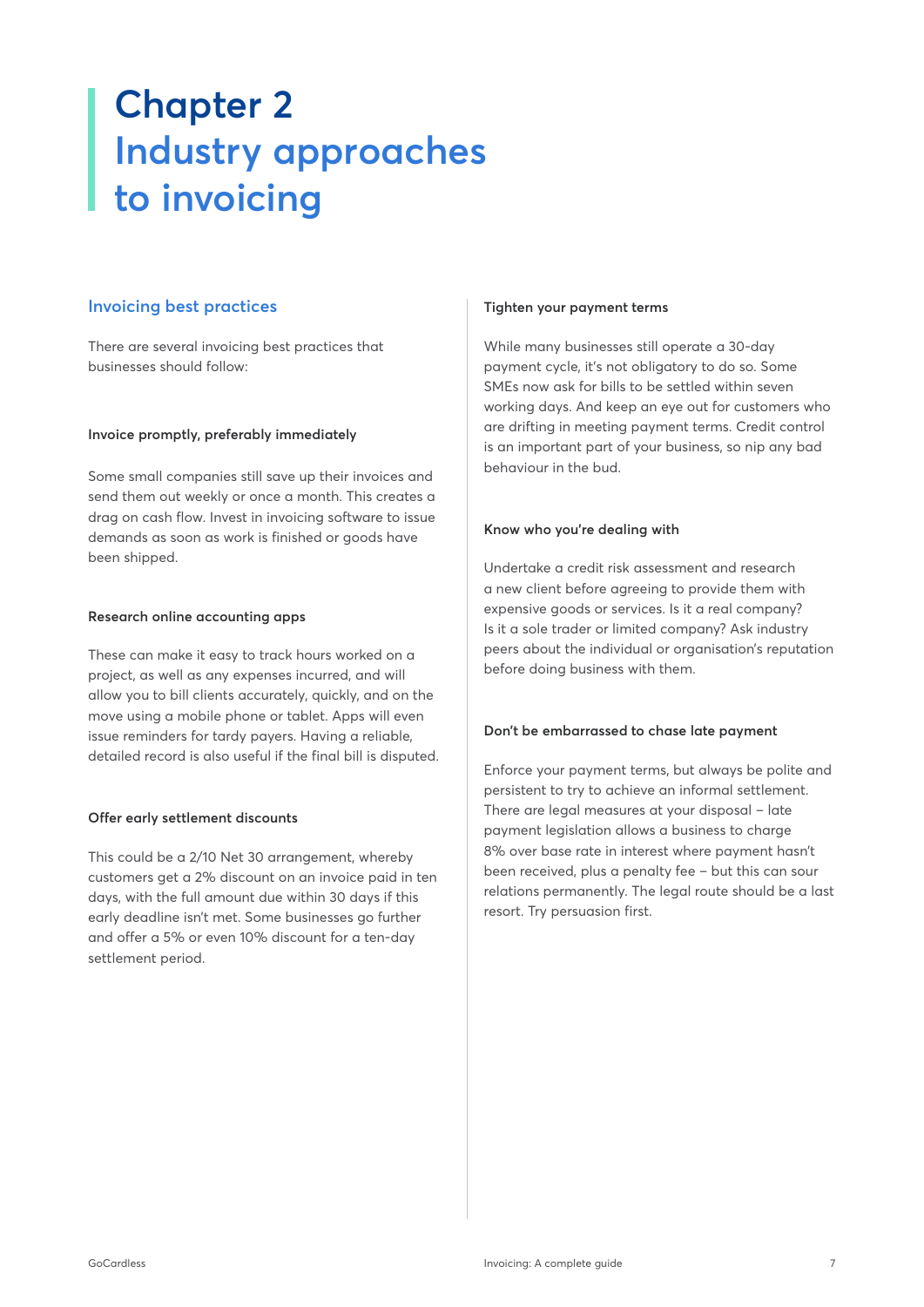# <span id="page-7-0"></span>**Chapter 3 Invoicing templates**

# **Invoice best practice features**

The layout of an invoice often varies depending on the business issuing it.

### **Limited company invoice**

Below is an invoice template for a limited company. You can download an editable version [here.](https://gocardless.com/guides/downloads/invoice-template-limited-co.pdf) Simply download, fill the invoice out in your browser and export as a PDF to send on.

|                                                                                                                   |                                   |                                  | Company name<br>Company address<br>Registered company number:<br>Contact telephone number:<br>Email: |
|-------------------------------------------------------------------------------------------------------------------|-----------------------------------|----------------------------------|------------------------------------------------------------------------------------------------------|
|                                                                                                                   |                                   |                                  | Invoice number:<br>Date of issue:                                                                    |
| <b>Limited Company Invoice</b>                                                                                    |                                   |                                  |                                                                                                      |
| <b>Invoice</b>                                                                                                    |                                   |                                  | <b>Customer Company name</b><br><b>Customer Company address</b>                                      |
| For the attention of:                                                                                             | e.g Mr Joe Bloggs                 |                                  |                                                                                                      |
| <b>Payment due:</b>                                                                                               | e.g 01/01/18 16:00                |                                  |                                                                                                      |
| Goods /service provided                                                                                           | <b>Hourly rate</b><br>/unit price | <b>Hours worked</b><br>/Quantity | Cost / Total                                                                                         |
| e.g. Sports activity sessions                                                                                     | £25.00 p/h                        | 15 Hours                         | £375.00                                                                                              |
|                                                                                                                   |                                   |                                  |                                                                                                      |
|                                                                                                                   |                                   |                                  |                                                                                                      |
|                                                                                                                   |                                   |                                  |                                                                                                      |
|                                                                                                                   |                                   |                                  |                                                                                                      |
|                                                                                                                   |                                   |                                  |                                                                                                      |
|                                                                                                                   |                                   |                                  |                                                                                                      |
| <b>Payment terms:</b><br>e.g contractual element of the trade, and the number of credit days agreed, i.E. 30 Days |                                   |                                  |                                                                                                      |
| <b>Payment options:</b>                                                                                           |                                   |                                  |                                                                                                      |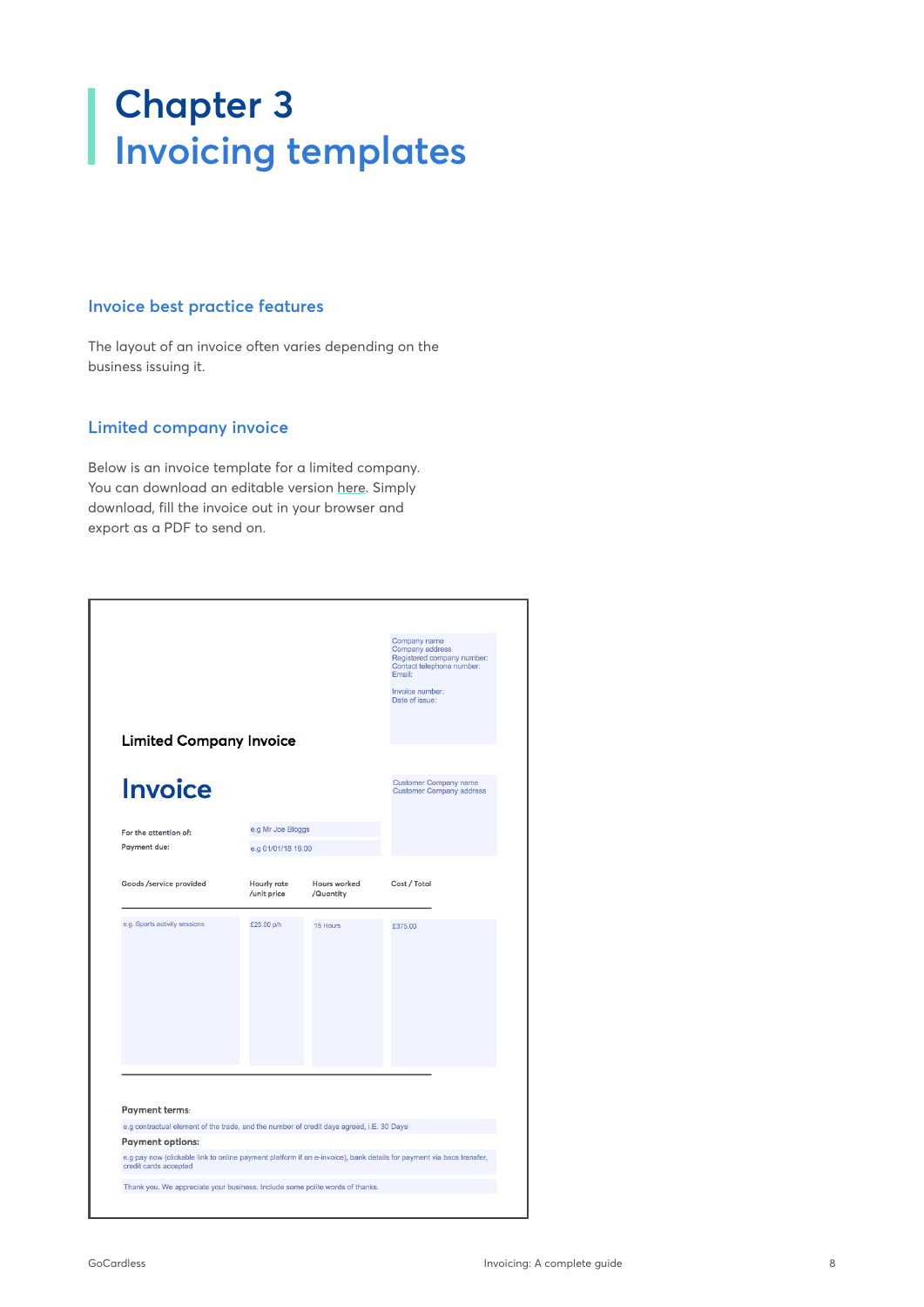# **Chapter 3 Invoicing templates**

### **Sole trader invoice**

The requirements for sole traders' invoices are more straightforward, though they have many of the elements of a limited company invoice.

Below is an invoice template for a sole trader. You can download an editable version [here](https://gocardless.com/guides/downloads/invoice-template-sole-trader.pdf). Simply download, fill the invoice out in your browser and export as a PDF to send on.

|                                                                                                                   |                                   |                                  | Individual's name<br>Company name<br><b>Address</b><br>Contact telephone number:<br>Email:<br>Invoice number:<br>Date of issue: |
|-------------------------------------------------------------------------------------------------------------------|-----------------------------------|----------------------------------|---------------------------------------------------------------------------------------------------------------------------------|
| Sole Trader Invoice                                                                                               |                                   |                                  |                                                                                                                                 |
| <b>Invoice</b>                                                                                                    |                                   |                                  | <b>Customer Company name</b><br><b>Customer Company address</b>                                                                 |
| For the attention of:                                                                                             | e.g Mr Joe Bloggs                 |                                  |                                                                                                                                 |
| <b>Payment due:</b>                                                                                               | e.g 01/01/18 16:00                |                                  |                                                                                                                                 |
| Goods /service provided                                                                                           | <b>Hourly rate</b><br>/unit price | <b>Hours worked</b><br>/Quantity | Cost / Total                                                                                                                    |
| e.g. Sports activity sessions                                                                                     | £25.00 p/h                        | 15 Hours                         | £375.00                                                                                                                         |
| <b>Payment terms:</b><br>e.g contractual element of the trade, and the number of credit days agreed, i.E. 30 Days |                                   |                                  |                                                                                                                                 |
| <b>Payment options:</b>                                                                                           |                                   |                                  |                                                                                                                                 |
| credit cards accepted                                                                                             |                                   |                                  | e.g pay now (clickable link to online payment platform if an e-invoice), bank details for payment via bacs transfer,            |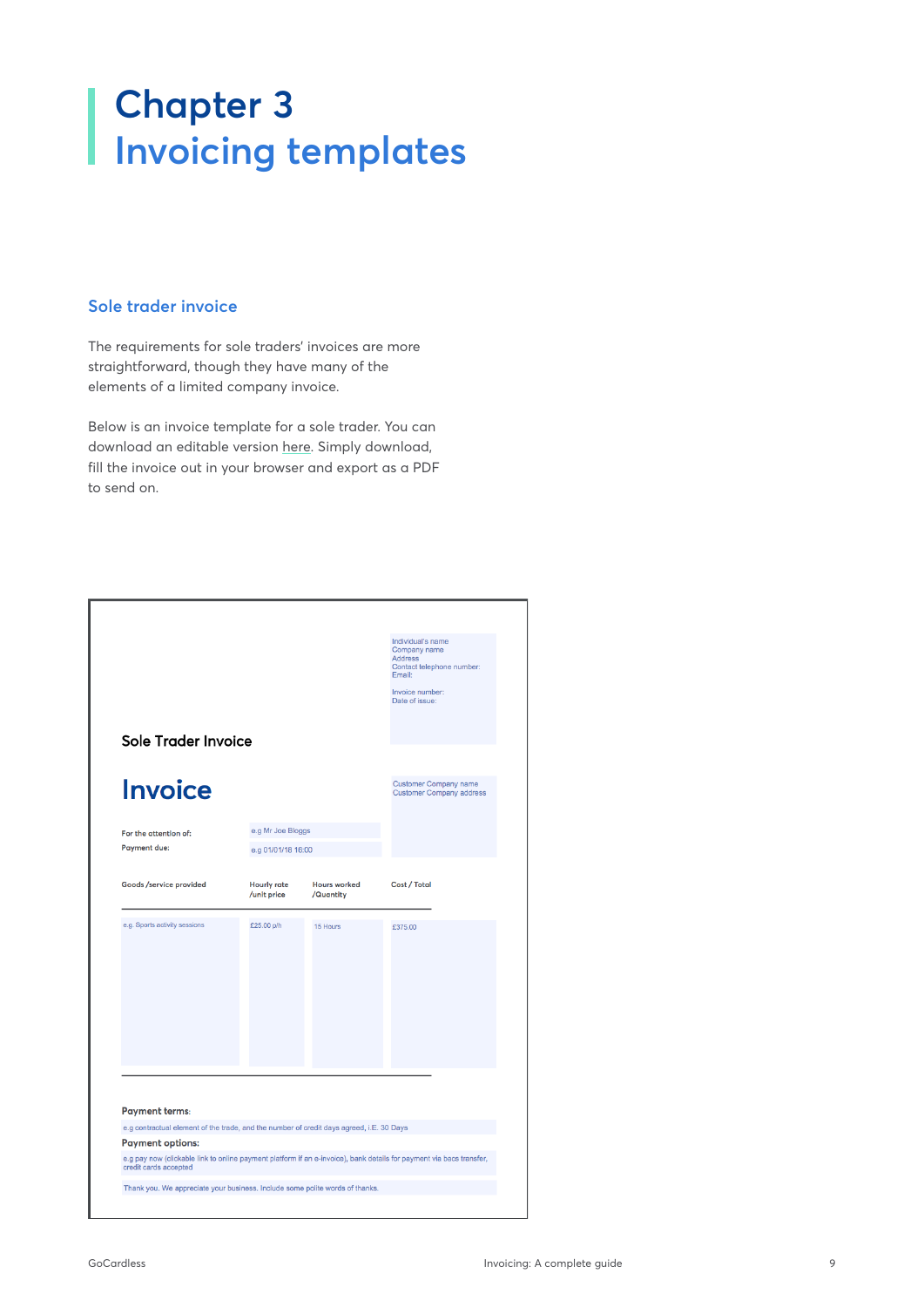# **Chapter 3 Invoicing templates**

### **VAT invoice**

Only VAT-registered businesses can issue VAT invoices, and this type of invoice must be used if you and your customer are registered for VAT with HMRC. Usually, VAT invoices should be raised within 30 days of the date of supply or the date of payment if the vendor was paid in advance. VAT invoices include more information than a standard invoice.

Below is an invoice template for a VAT trader. You can download an editable version [here](https://gocardless.com/guides/downloads/invoice-template-vat.pdf). Simply download, fill the invoice out in your browser and export as a PDF to send on.

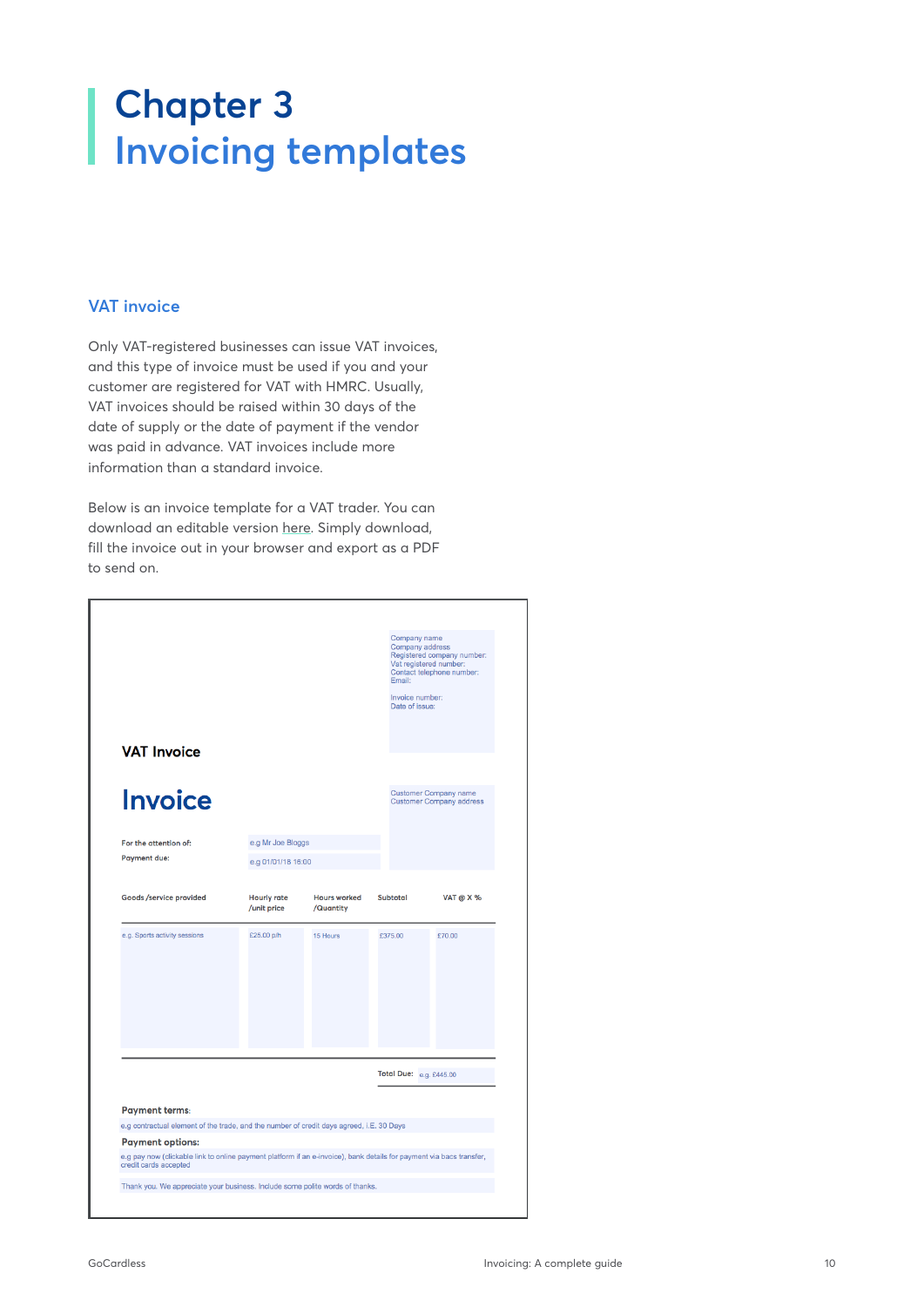# <span id="page-10-0"></span>**Chapter 4 How to prepare an international invoice**

### **International invoicing**

We have looked in [previous chapters](https://gocardless.com/guides/invoicing/what-is-an-invoice/) at the key elements of a domestic invoice. But when British businesses begin trading abroad or dealing with overseas customers, things become more complicated.

The first consideration when invoicing a foreign customer is where they are based. Roughly half of the UK's trade is with the European Union (EU), though more companies are setting their sights on markets further afield now Brexit is on the horizon. Wherever your customer is, you must agree with them the currency in which you will invoice and in which they will pay.

#### **Currency considerations**

When issuing invoices to foreign customers, businesses often work in commonly-used currencies, such as euros, dollars or sterling, to minimise complication. The advantage of invoicing and being paid in pounds is that there is no exchange rate risk. However, foreign customers may prefer to pay in their own currency. Most small businesses billing in a foreign currency hedge against currency risk by getting forward cover (also known as Forward Exchange Contracts) from their bank. This locks in the current exchange rate, so they won't lose if the rate moves against them while they're waiting for payment.

In most instances, issuing an invoice is a requirement - EU rules, for example, dictate that an invoice must be produced whenever you sell goods, offer services or receive payment on account. This can be done electronically or on paper, with all countries in the EU required to treat electronic and paper invoices as equal. But emailing international invoices makes good sense for reasons of speed, plus avoiding possible mistakes in postal addresses.

# **VAT issues with EU & international invoicing**

If you're issuing invoices in a foreign currency, different rules apply depending on whether you're selling goods or services, plus whether you're dealing with other businesses or directly with consumers. It may also be necessary to register for VAT or the equivalent sales tax in the country with which you're trading.

### **Zero rating international invoices**

If you sell goods from the UK to someone in another country, you might need to charge VAT on the sales. However, you can zero rate most items sold outside the EU or those sent to someone who is VAT-registered in another EU country. There are exceptions, such as second-hand goods and means of transportation, so always check. If you're selling services to a foreign customer who is VAT-registered, you don't charge VAT, but they pay the sales tax in their own country. This detail should be acknowledged on the invoice. When a service is sold to a customer not registered for VAT, VAT is charged at UK rates.

In instances where the VAT payable is zero, this should also be noted on the invoice. Your invoices are important since they can be used by HMRC as 'evidence of removal', demonstrating the goods concerned left Britain. Records should be kept for up to six years, but businesses registered for VAT Mini One Stop Shop (MOSS), the service for firms selling digital services to consumers within the EU, must keep invoices up to ten years.

### **Distance selling**

If you're selling goods or services to someone not registered to pay VAT in another EU country and you're responsible for delivery, this qualifies as a distance sale and you charge VAT at UK rates. However, each EU country has a distance selling threshold – 35,000 euros in many countries including France, Ireland and Italy, but up to 100,000 euros in Germany, Luxembourg and the Netherlands, for example. If the value of your sales exceed those limits, you must register for VAT in that country and charge VAT at the local rate.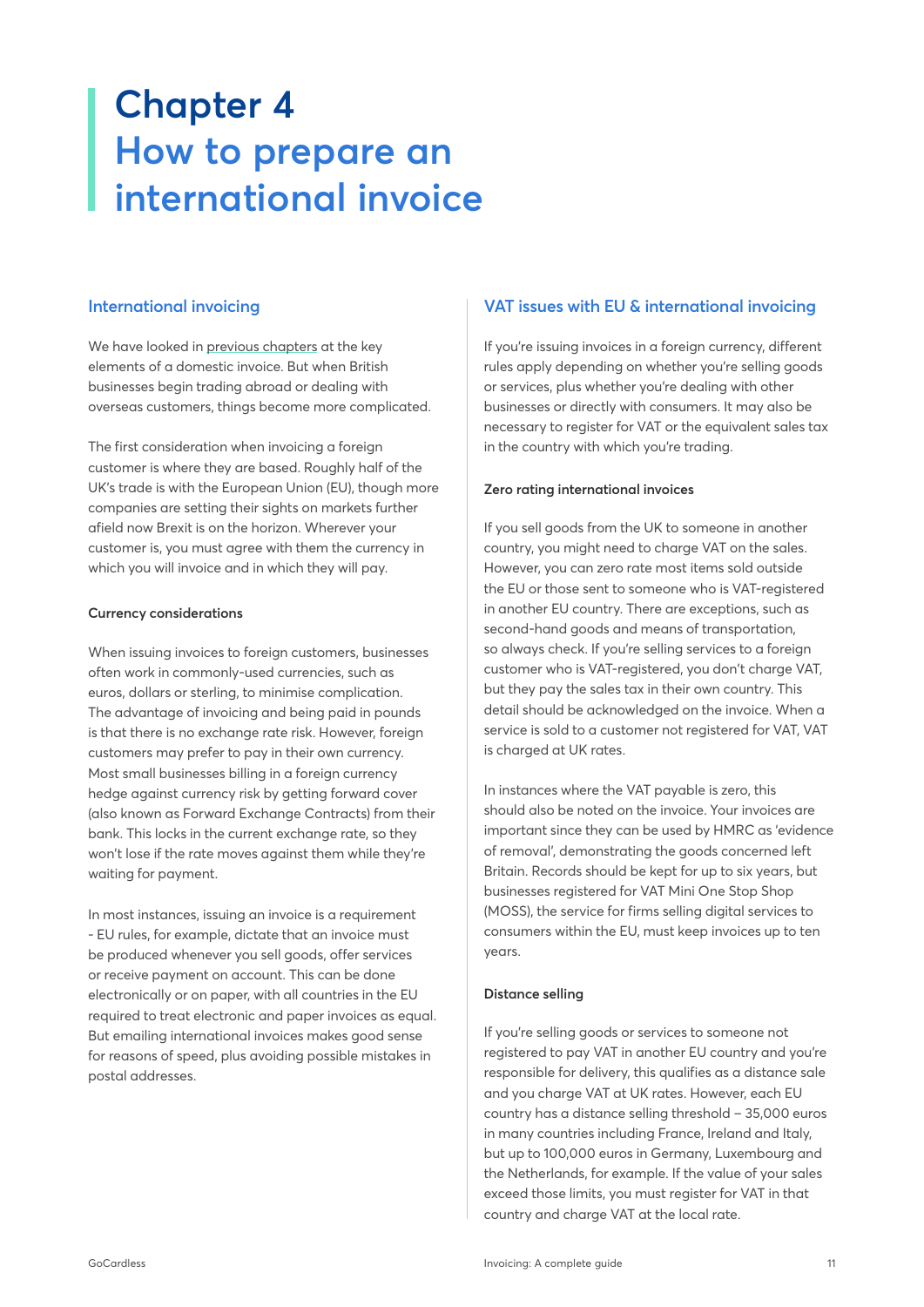# **Chapter 4 How to prepare an international invoice**

# **International invoicing and accurate record keeping**

When invoicing sales overseas, often the reverse charge mechanism applies. This shifts responsibility for reporting a VAT transaction from the seller to the buyer of a good or service. Most sales between EU member states are subject to reverse charge rules, which are designed to simplify trade by making the customer accountable for VAT. But the seller must state on the invoice: 'Subject to reverse charge in the country of receipt'.

The British tax authorities require businesses dealing with foreign customers to issue a VAT invoice clearly showing the VAT sum in sterling as well as the other currency. When updating your accounts, invoices in foreign currencies must be recorded in sterling with the foreign sum converted using a commercial rate as of the invoice date. If you're owed money in foreign currencies, it's necessary to keep track of the amount outstanding in sterling even though exchange rates are constantly fluctuating. So, if you issued an invoice in euros, the bill has yet to be paid, but the euro has dropped in value against the pound in the intervening period, you must recalculate the amount owed based on the new exchange rate. The difference should be registered in your profit and loss account as a foreign exchange loss.

Selling to foreign customers can be complex, so talk to an experienced accountant to check which rules and regulations apply in different jurisdictions and where you should be paying tax.

#### **What to include on an international invoice**

- The date of issue
- A unique invoice number
- Your company's full name and address
- The customer's full name and address
- A description of the goods or services provided and the quantity
- The date and place of supply
- The total amount payable in the agreed currency

If you're registered to pay VAT and are sending the invoice to a customer in another EU country also include:

- Your VAT number
- The VAT number of the customer if applicable
- The VAT rate being charged
- The taxable amount per rate
- The VAT amount payable
- The sterling equivalent of VAT payable if the invoice is in another currency
- If you've delivered a service and the VAT rate is zero, state: 'Article 44 of the EU VAT Directive; VAT is due by the recipient of the service'
- If you've sold goods and the VAT rate is zero, state: 'VAT exempt, EC Supply Article 138 of the EU VAT Directive'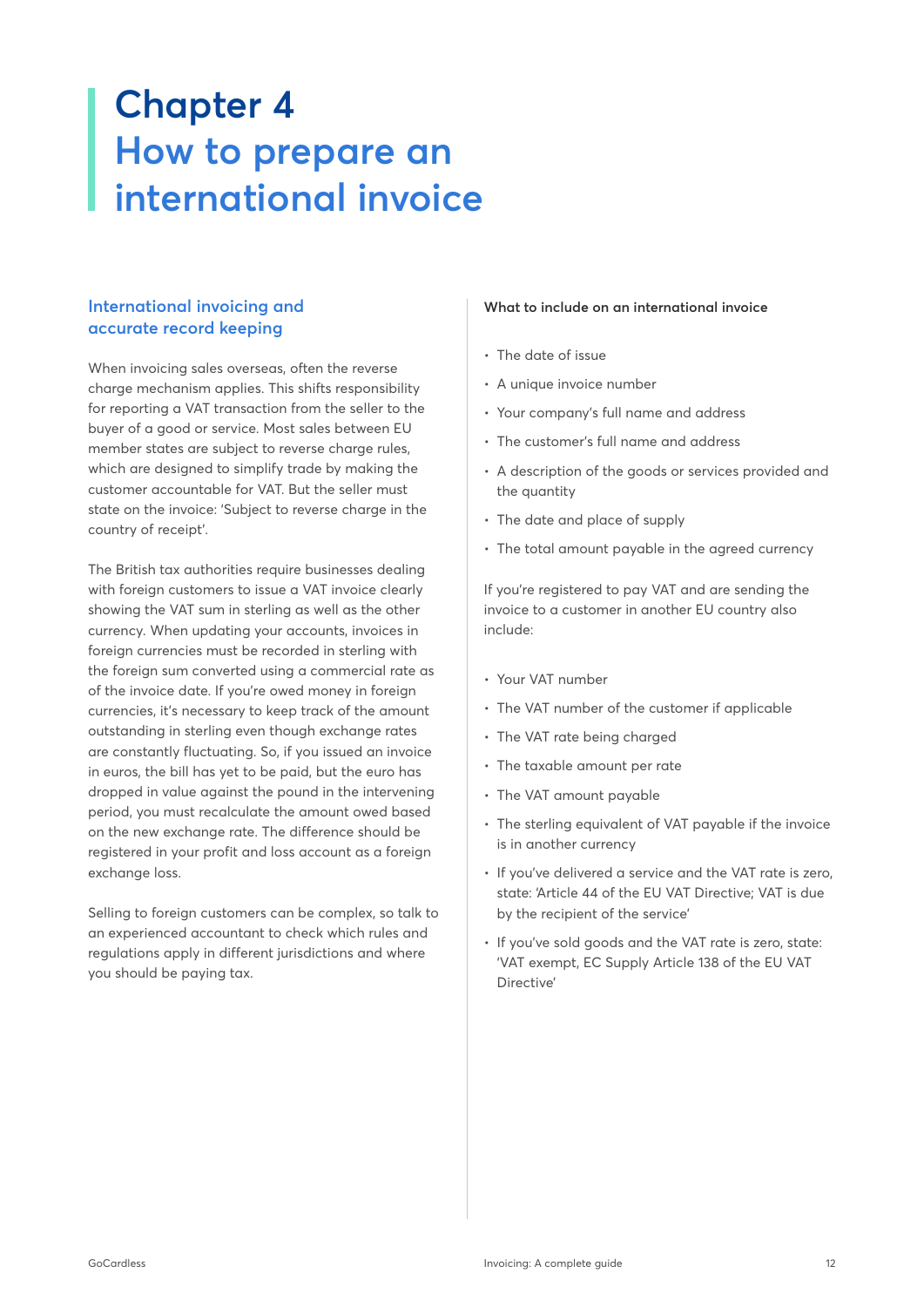# <span id="page-12-0"></span>**Chapter 5 Automated invoicing**

### **Paper versus paperless invoicing**

It may seem surprising in this day and age, but many smaller companies still stubbornly hold onto paper invoicing processes, printing out bills that are sent to customers by post. But issuing invoices this way is slow, time-consuming and vulnerable to human error. Technology is available to offer even the smallest firms greater efficiency when demanding and collecting payments. Here are just a few reasons why you should consider going paperless:

- 1. Processing a single paper invoice costs anywhere between £30 and £50 per document, research from Wax Digital has found. Electronic invoicing reduces costs by as much as 60%, according to [findings from GXS.](http://www.gxs.co.kr/files/wp_electronic_invoicing.pdf)
- 2. Paper invoices use up valuable staff time and are prone to human error. About 25% of accounts payable time is spent on resolving problems related to invoice data entry and processing, the Wax Digital study found. When digital systems are introduced, fewer people are needed to process payments in accounts payable, so manpower can be deployed to more valuable parts of the business. Invoice accuracy also typically improves.
- 3. Businesses using online tools are paid 33% faster than those issuing paper invoices, [according to](https://www.xero.com/uk/resources/small-business-insights/getting-paid/?xtid=x30GOCARDLESS&utm_source=GOCARDLESS&utm_medium=ecoweb&utm_campaign=GOCARDLESS)  [cloud accounting provider Xero](https://www.xero.com/uk/resources/small-business-insights/getting-paid/?xtid=x30GOCARDLESS&utm_source=GOCARDLESS&utm_medium=ecoweb&utm_campaign=GOCARDLESS). It's no surprise given paper invoicing involves documents being dispatched by post, opened and sorted at the customer's premises, then often passed for approval by more than one member of staff before payment is activated. Conversely, electronic processes can allow for a 'pay-now' facility embedded in the invoice itself.
- 4. Technology-based invoicing allows for greater levels of personalisation. If desired, business owners can create bespoke invoice templates for each client. As billing becomes more innovative, customer satisfaction should increase.
- 5. Better efficiency equates to faster approval cycles, which itself can create trade discount opportunities. Business owners can pass on the benefits of better cash flow to customers. When invoices are being processed more quickly companies can offer customers payment discounts for settling up debts early.
- 6. Reducing paper use is better for the environment and can help a business reduce its carbon footprint. It saves on delivery costs, too. Plus, given the legal requirements to retain invoices for at least six years, going digital can free up a lot of physical storage space.

Antiquated systems, fragmented invoice processing and a one-size-fits-all approach to billing can have a negative impact on profits, cash flow and a business's reputation. Moving from paper to digital processes should improve accuracy, boost staff productivity and see cash begin to flow more reliably into a business.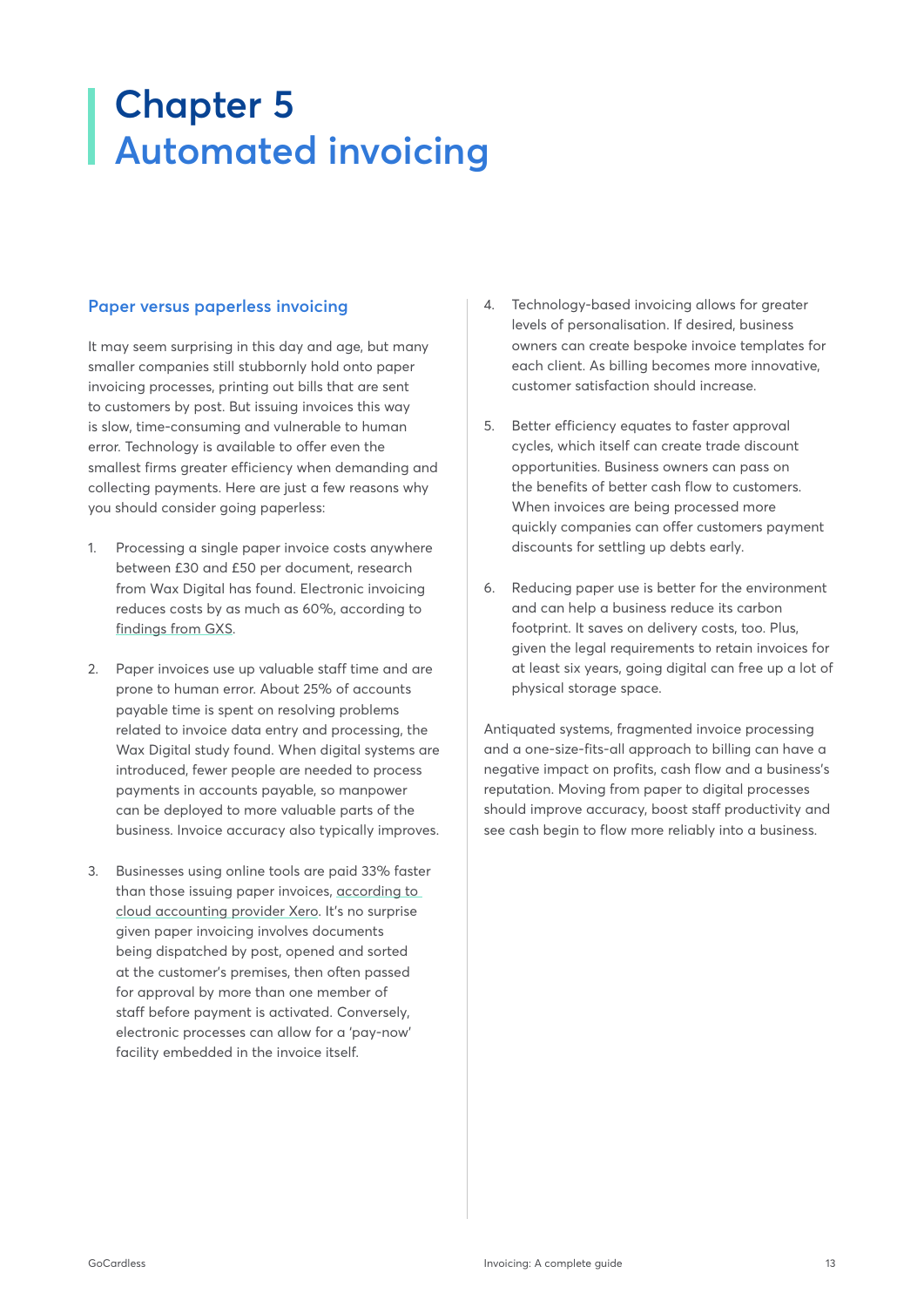# **Chapter 5 Automated invoicing**

# **Automated online invoicing systems**

Online invoicing packages offer easy-to-use systems that enable business owners to set up scheduled payment demands that go out automatically at specific dates and times. No more manual data entry or laborious paperwork. Alternatively, one-off invoices can be issued swiftly and directly by the business owner without the need for a bookkeeper's help, even being sent from a mobile device at any time from any place.

E-invoicing systems build invoicing into a firm's workflow, with automated invoices being delivered immediately. This itself leads to faster payment, with the most up-to-date payment services allowing customers to click straight through via the invoice to settle their bill straightaway. This pay-now facility is proving increasingly popular as it boosts cash flow for the vendor and reduces accounts processing time for the busy customer. The best systems offer a range of payment options, including credit cards, bank transfers or Direct Debit to make it easy for customers to pay. Make sure you choose an invoicing software that integrates with established online payment providers.

When payment processes move online it makes tracking invoices much easier. Most systems use a dashboard that shows payments already received, those pending and those that are overdue. It's also possible to set reminders for customers who have yet to pay and run reports to get a snapshot of those who are on time and those who are persistently tardy. With such thorough and detailed record-keeping it's simple to get information should your accountant or the authorities demand it.

### **Automated invoicing systems**

It's quick and easy to buy and set up off-the-shelf invoicing software packages or subscribe to cloudbased providers. Some tech-minded firms even opt to build their own platforms. But how do some of the most commonly-used invoice management systems compare?

**QuickBooks** is a well-established accounting software package that allows users to create and send invoices, as well as manage all the accounting needs businesses face. It also tracks overdue invoices to make chasing payments easier.

**Xero** is very popular with small firms who are attracted by its cloud-based invoice management system with automatic reminders and online payment facilities. Xero also integrates with hundreds of existing financerelated apps, as well as offering its own app to allow users to do their accounting on the move.

**ClearBooks** offers online invoicing, purchases and expenses tracking. One feature of its cloud-based software allows businesses to run accounts in more than 170 different currencies.

**FreeAgent's** online accounting software provides all the important business accounting services, including invoice issuing and tracking. It also allows subscribers to have unlimited numbers of users, clients and projects at any one time.

**KashFlow** has a handy app enabling users to invoice on the move. It also links direct to HMRC to give customers their data in one place, making compliance easier. Invoices are customisable, plus data encryption is available for those concerned about security.

**Salesforce** is a cloud-based service that allows for subscription billing using GoCardless, as well as the option to set up mandates using online invoices or emails with pay-now links.

GoCardless has an extensive list of available partner integrations. [You can see them all here.](https://gocardless.com/partners/)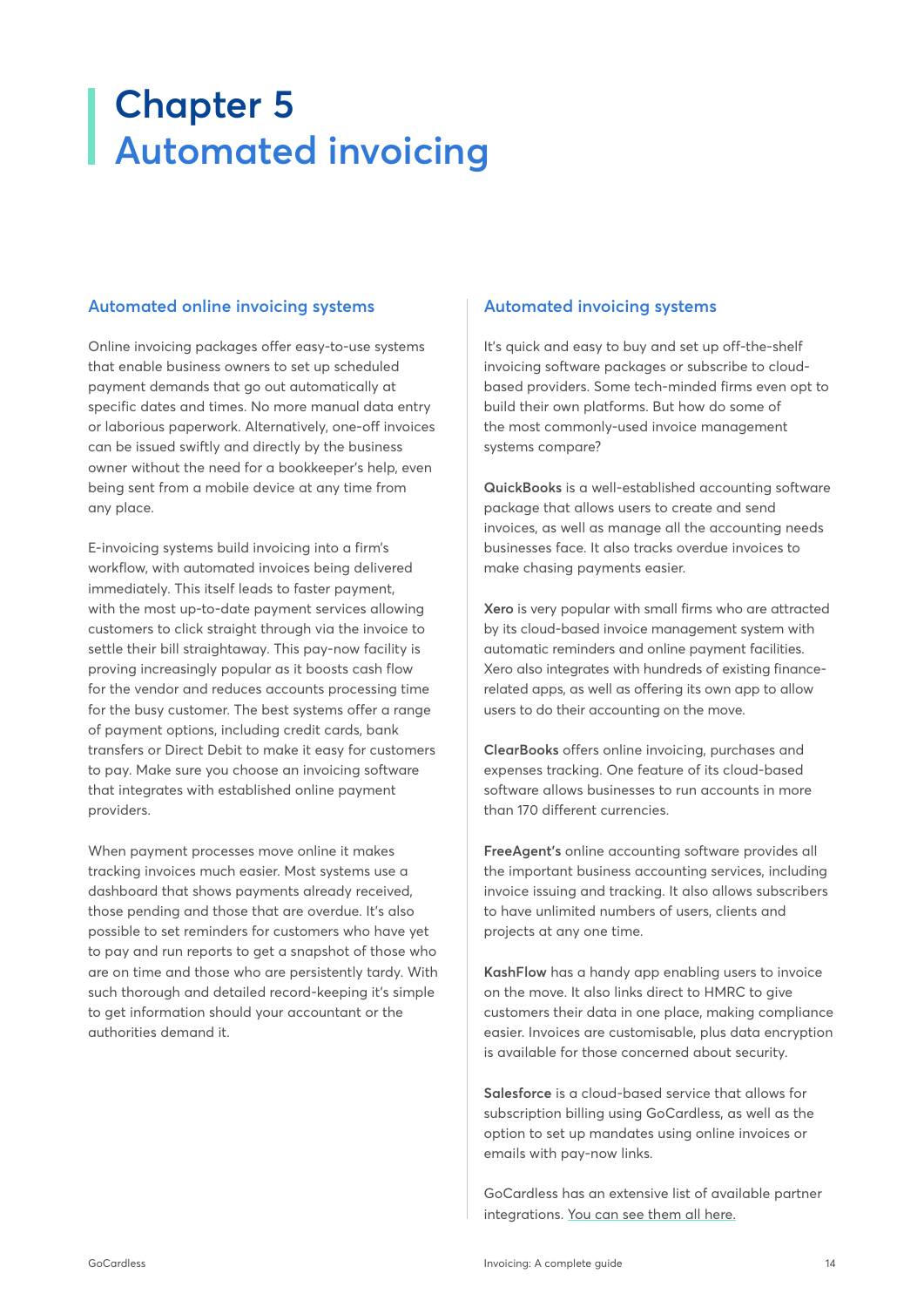# <span id="page-14-0"></span>**Chapter 6 Receiving payment of invoices**

# **Getting paid**

Any business wants to get paid as soon as possible and while issuing invoices promptly is the first step, making paying easy for customers is also essential to good invoice management. There are a variety of [popular payment methods](https://gocardless.com/guides/posts/the-gocardless-guide-to-payment-methods/) available to business owners:

#### **Cheques and cash**

Despite increased use of digital payments, some customers still prefer paying with cheques or cash. This approach has the merit of largely avoiding transaction fees. However, payments in hard currency or by cheque involve more admin, are inflexible and can be slow and unpredictable. Late payers can also go unnoticed without automated notifications of overdue invoices.

#### **Standing orders**

Customers instruct their bank to pay a company a fixed sum via standing order on a set date, giving the client control to determine how much they pay and when, plus the opportunity to cancel arrangements should they so wish. It's a cheap or free way for businesses to take payments, but lacks flexibility and can involve a lot of paperwork. It also brings an increased risk of late payments, with no notifications if invoices aren't settled as expected.

#### **Credit and debit cards**

Continuous Payment Authority (CPA) payments – those where customers give permission for companies to take funds from their credit or debit cards – are commonplace and easy to use. The customer supplies their card number online, by phone or in person, which is then linked to their bank account by card networks and settlement banks to take the money owing. It's a useful way of making one-off transactions or subscribing for regular payments, but can be expensive for merchants as costs are high both per payment and in monthly fees. Failed payments are also reasonably common due to cards being rejected, expiring or getting lost or stolen.

#### **Direct Debit**

Companies can automate payments, taking money from customers' bank accounts when payments are due, varying the frequency and amount as required, but without having to seek the permission of the customer each time. Direct Debit carries a low cost per payment for the merchant and failure rates are very low, less than 1% with GoCardless. It's a very flexible way to take payments, with minimal hassle involved.

#### **Bank transfer**

[Payments by Bacs](https://gocardless.com/guides/intro-to-direct-debit/guide-for-payers/) allow direct transfers from the customer's bank account to that of the business. While this method is commonly used for regular payments, it can also work for one-off transactions. Bank transfers are popular due to low transaction fees and a low failure rate. Again, they carry the risk companies will not be alerted if payments fail. They are also inflexible, only allowing customers to pay the right amount at a specified time.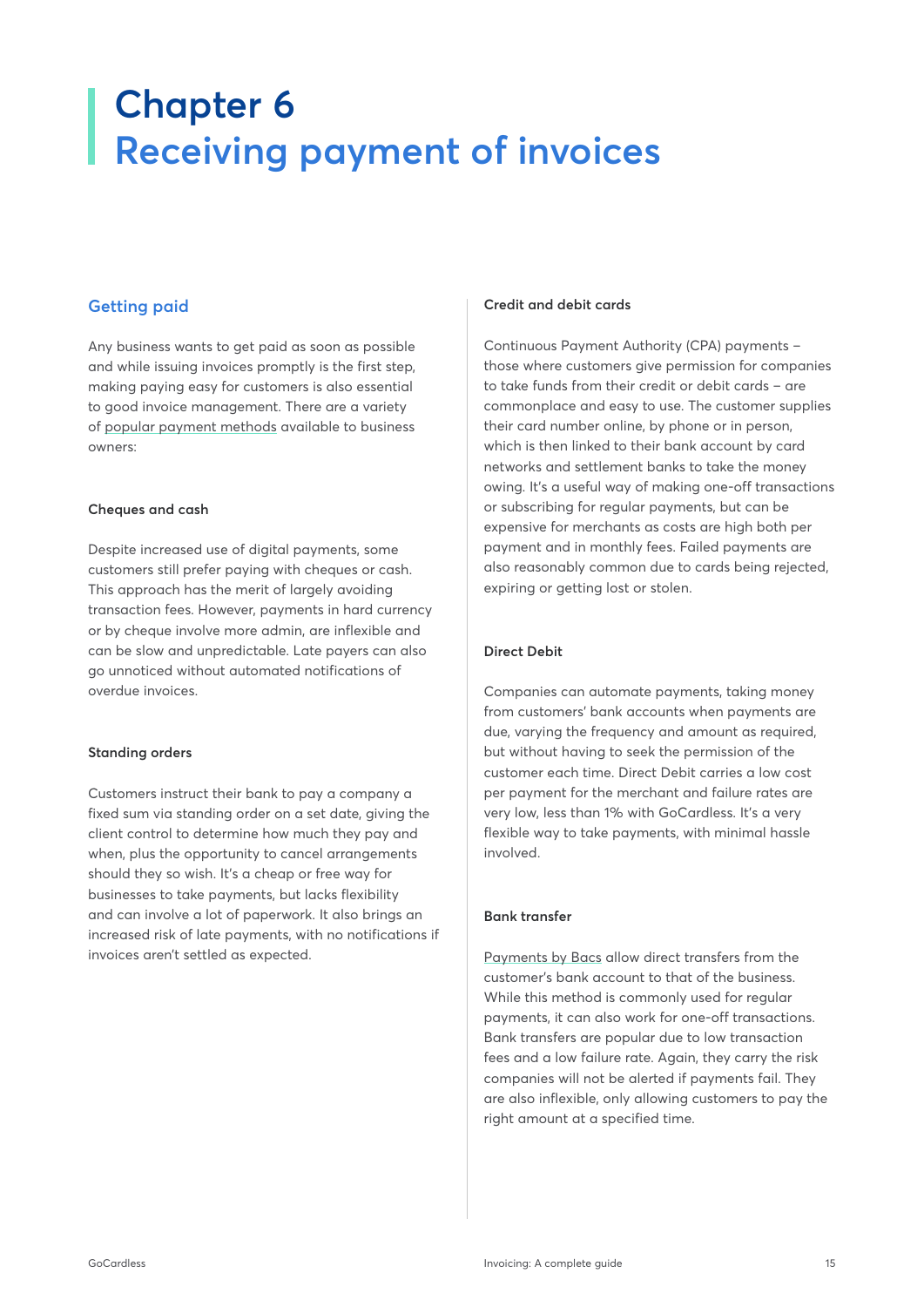# **Chapter 6 Receiving payment of invoices**

### **How to get paid on time**

Helpful advice on ensuring that your debtors always pay on time, every time you invoice them.

#### **Automated payments**

Automating payment collection is increasingly easy with electronic invoicing, which allows customers to pay immediately using integrated methods. It's convenient for business owners who get money on its due date and for customers who don't have to waste time processing invoices and arranging payments. Preventing late payments really matters, particularly to SMEs, as more than a third of which experience cash flow difficulties as a result of bills going unpaid, [research from the Federation of Small Businesses]( https://www.fsb.org.uk/standing-up-for-you/policy-issues/finance-and-the-economy/late-payment)  [shows.]( https://www.fsb.org.uk/standing-up-for-you/policy-issues/finance-and-the-economy/late-payment) By automating payments, via Direct Debit, for example, companies can predict how much money they will have in the bank at any time. This means they can plan ahead and focus on their relationship with the customer rather than pestering them for unpaid bills.

#### **Setting payment terms**

Standard payment terms in the UK state the customer should pay for goods or services within 30 days of receiving an invoice, but this does vary. More businesses are shortening payment terms, demanding money be received in as little as seven working days. At the other extreme, some industries ask suppliers to agree to 90 or even 120-day payment terms, which can be damaging to a business's financial flexibility, credit options and productivity. It's advisable to keep your own payment terms tight to maintain decent credit control.

#### **Prompt payment discount**

Incentivising customers to pay early by offering them discounts is commonplace. For example, a business might use a prompt payment discount of 5%, taking that percentage off the total owed for a bill paid within 14 days rather than the standard 30. Other credit terms might be 1/10, net 30, meaning a customer could deduct 1% of the sum owed if the payment was made within 10 days rather than the full amount being due within 30 days of the invoice being issued. Additionally, tax rules in the UK dictate that companies making prompt payment discount offers can mark on the invoice the amount due for the discounted price, even if the undiscounted amount is the one finally paid.

#### **Pros and cons of offering discounts**

While businesses may be sacrificing some of the money they're owed, payment discounts can stimulate payments and provide working capital. On the flip side, some customers may try to abuse the goodwill gesture and stretch out payment terms anyway, hoping to pay the discounted rate in the end, which could lead to a dispute. Agreements like these do need policing, which can take time and effort. Also, companies already operating on low margins may find that they have little give in their pricing to allow for such a strategy.

It is essential to calculate thoroughly to see if offering a discount makes financial sense. Explore, too, whether other options might achieve the desired outcome. If you're looking for working capital, is there a cheaper solution, such as invoice factoring? Might the cost of setting up automated payments, such as Direct Debit, be a more economical option than offering money off the final bill? When one compares a 5% discount on an invoice with the typical fee of 1% GoCardless charges to process Direct Debit payments, for example, paying a payment provider to collect money more efficiently could seem preferable to taking a smaller sum than you're owed.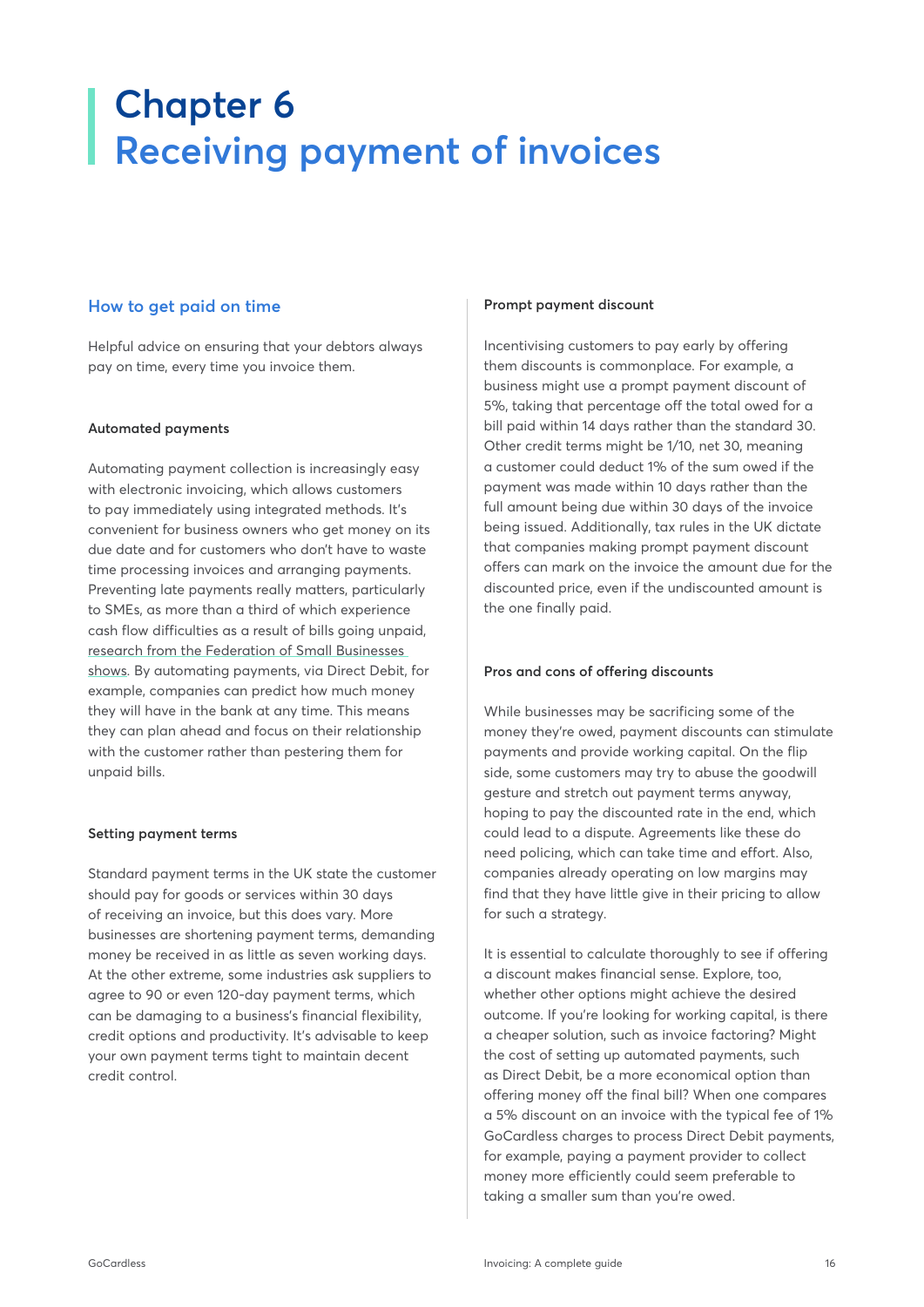# <span id="page-16-0"></span>**Chapter 7 Unpaid and overdue invoices**

# **Handling late payers**

Businesses live in dread of late payment and with good reason. Two-thirds of invoices in the UK are paid late, [according to research by MarketInvoice,](https://ctmfile.com/assets/ugc/documents/MarketInvoice-Insights-into-Late-Payments-2017.pdf) with SMEs particularly vulnerable. They're also the most likely to be damaged by unpaid bills, with cash flow and productivity suffering. Some even go under due to unpaid invoices. And there's evidence that late payments are on the increase, with some industries being notably worse than others.

- Businesses operating in the transport sector are the worst offenders, being an average of 25 days late paying, MarketInvoice data shows.
- The utilities industry takes an average of 23 days extra to settle its bills.
- Media firms are an average of 21 days overdue paying invoices, while management consultants take 20 days more than requested to pay up.
- Tech companies are an average of 19 days late, compared with the 18 days extra both financial services and energy businesses take to pay their debts.
- Construction businesses are an average of 17 days late paying invoices.
- Supermarket and retail firms are 14 days late paying on average, while wholesalers and food and beverage businesses pay up 13 days late on average.

# **Escalating action against late payers**

Given late payment is evidently so ubiquitous, what can companies do to encourage sluggish payers to hand over the money? Most firms start gently by sending a friendly reminder by email to jog the accounts department into action. If this fails, a call to the bookkeeper or accounts payable team may be necessary. Next come formal written demands.

These typically escalate from a polite request for payment followed by a firm reminder. If such efforts yield no meaningful response, it may be time to send a final notice warning that the next step is to charge statutory interest on the amount owed as per the Late Payment of Commercial Debts Act. Alternatively, you may have set out a late payment interest rate in your original payment terms, which you could now threaten to apply.

It's understandable that many businesses are reluctant to take this final action for fear of antagonising a customer. Just one in five smaller firms has tried to apply late payment interest on an unpaid invoice, [Zurich Insurance research shows.](https://insider.zurich.co.uk/industry-spotlight/smes-owed-225bn-from-late-payments/) But given the real threat of losing your business if invoices go unpaid, action is sensible.

The last resort is passing over the bill to a debt collection agency or getting solicitors involved to chase payment. The Government also has a [Money](https://www.gov.uk/make-money-claim)  [Claim Online service](https://www.gov.uk/make-money-claim) for sole traders or small businesses owed less than £100,000. This involves filling out a small claims court form online, which will prompt a court letter to the customer demanding prompt payment and threatening a County Court Judgement for failure to settle the invoice.

# **Ways to avoid late payment**

Of course, prevention is better than cure and taking measures to avoid being paid late is essential to good business:

- Run credit checks on new customers of any size or, at the very least, ask around about their reputation. And always trust your gut. If you don't have a good feeling about a customer, don't deal with them.
- Make sure your payment terms are clear and easy to read on the invoice. Include details of late payment interest charges, too.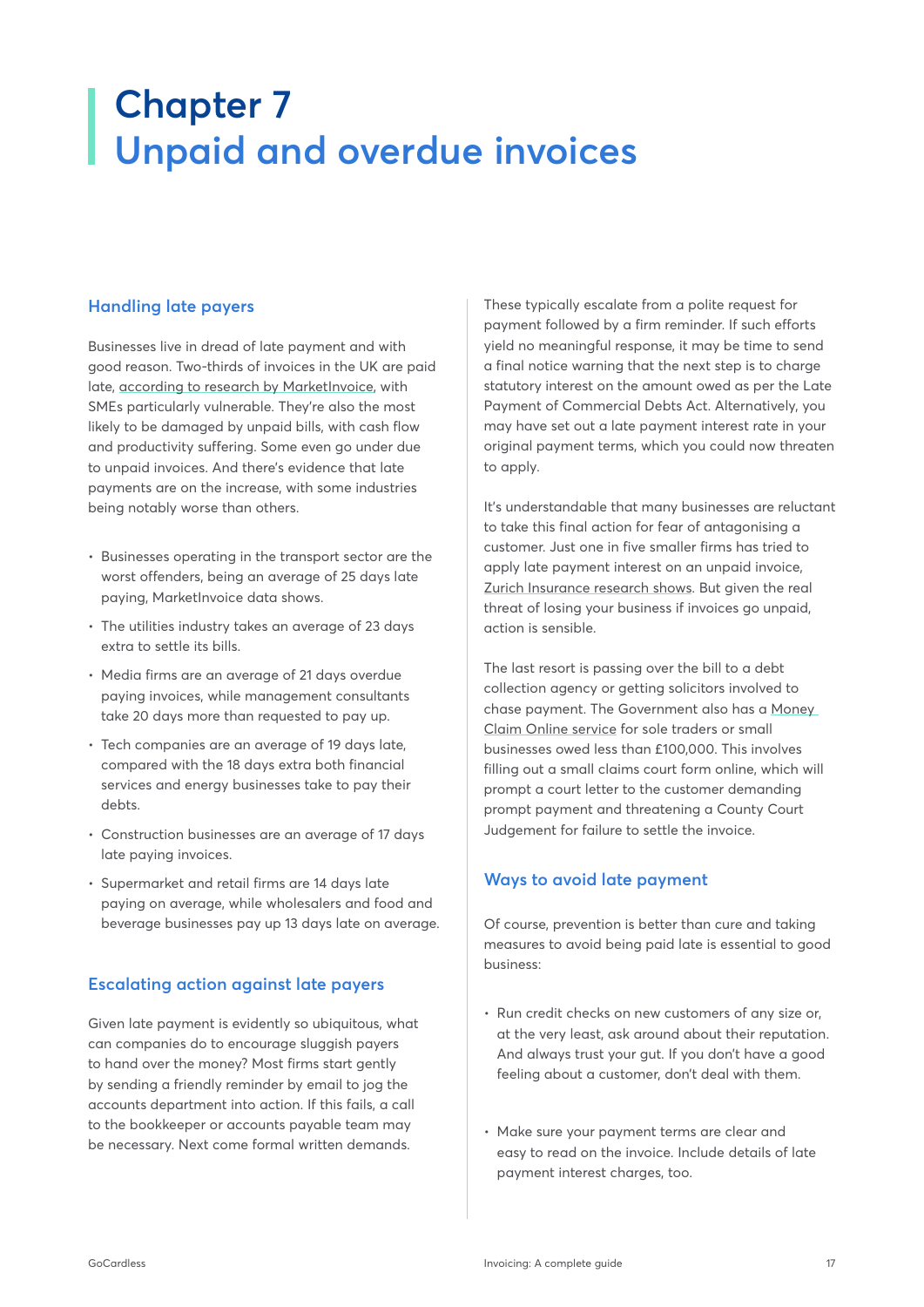# <span id="page-17-0"></span>**Chapter 7 Unpaid and overdue invoices**

- Send out the payment demand as soon as the work is finished. A follow-up call or email to check the invoice has been received and is in order doesn't go amiss either. In fact, maintaining a friendly relationship with whoever handles payments at the other end is always worthwhile to smooth out problems when and if they arise.
- Consider whether it's possible to ask for all or some of the money owed up front.
- Set up payment reminders and alerts so that you're immediately aware if a debt has gone over its due date.
- Think about automating payments where possible to avoid the hassle of chasing invoices altogether. Payment providers such as GoCardless can do all the hard work for you, taking regular payments or one-off amounts quickly and at minimal cost.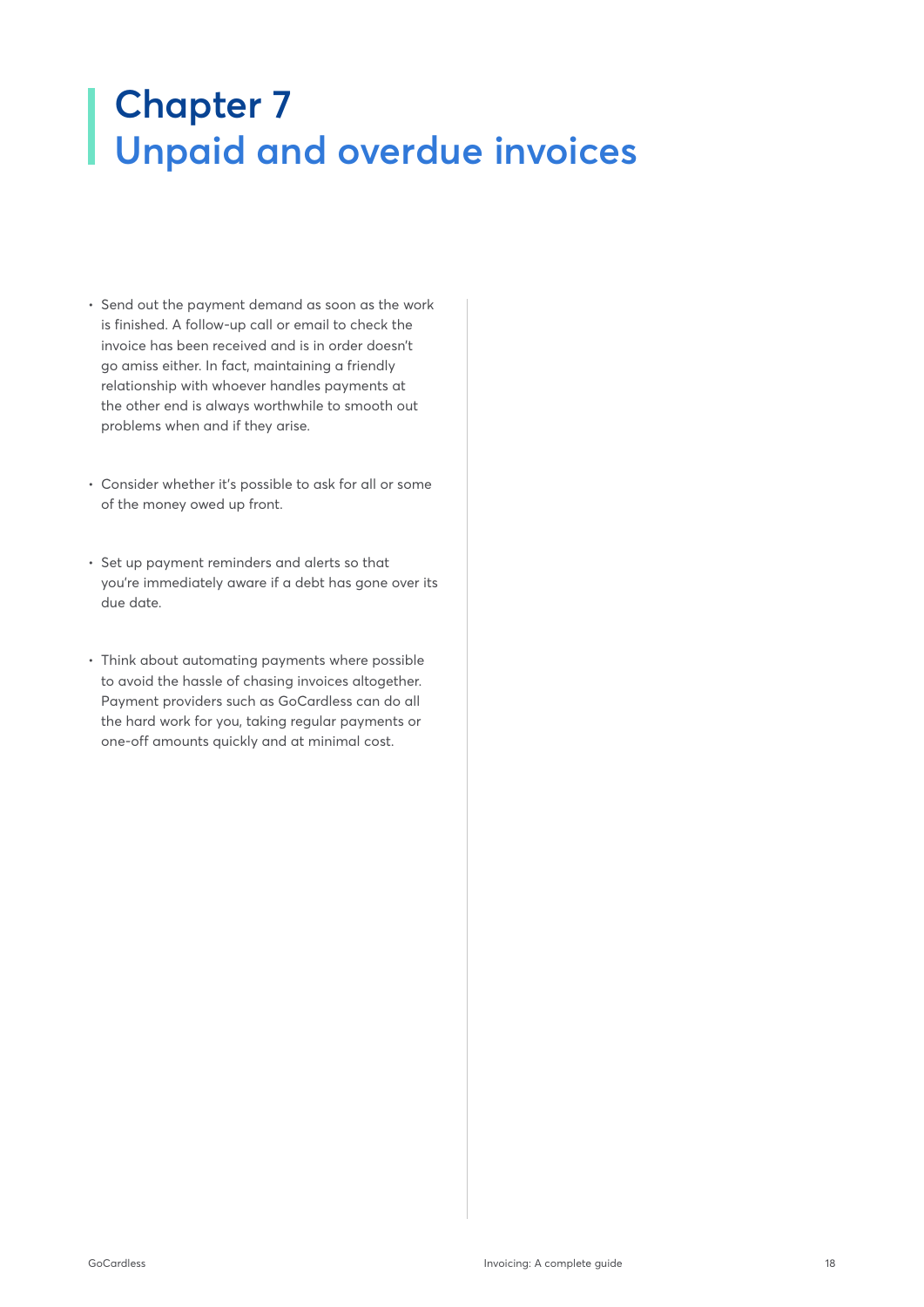# **Chapter 8 The future of invoicing**

### **Machine learning and invoice automation**

One thing's certain – technology will continue to shape how payments are demanded and collected in the years ahead. Paper invoices will become increasingly rare as more businesses move to digital processes. Bills will be generated immediately, with payments accelerated as vital functions are integrated into the invoice itself. Billing techniques will become more refined, customisable and intuitive for both business owner and customer.

But an even greater shift is beginning to take place. Machine learning allows invoicing systems to analyse and digitise invoices, extracting relevant information to speed up and automate payment processing. Plus, blockchains, the building blocks which power cryptocurrencies, are increasingly being put to use in invoice reconciliation, allowing for fast, transparent, secure processing of payments.

# **Machine learning software**

Machine learning software is already available that scans keywords and numbers on incoming invoices, recognising company names, invoice numbers and money owed. Relevant information is automatically generated, removing the need for manual data entry; invoices are matched to purchase orders, and the individual giving final approval is informed and can confirm payment in a single click. One provider of this type of software, [French firm AODocs, estimates](https://blog.aodocs.com/invoice-automation-and-machine-learning) that companies can save 15 minutes of employee time per invoice using this digitised approach, which would translate to a staggering 375 hours a month saved for a firm processing 1,500 invoices monthly.

Because these smart analysis systems extract structured data from sets of documents, the need for human intervention is almost entirely removed. Not only does this improve the speed, efficiency and accuracy of invoice management, the fact that captured information is automatically filed into databases makes business analytics much easier. It can also aid further software development in the future.

However, systems with machine learning capabilities often struggle with invoices that don't have a set format. Accuracy can be high when scrutinising text and numeric data, but less reliable when trying to make sense of graphics, tables or visual features, such as logos. This is improving all the time as technology develops. But, a world where full automation of invoice processing is commonplace is a little way off yet.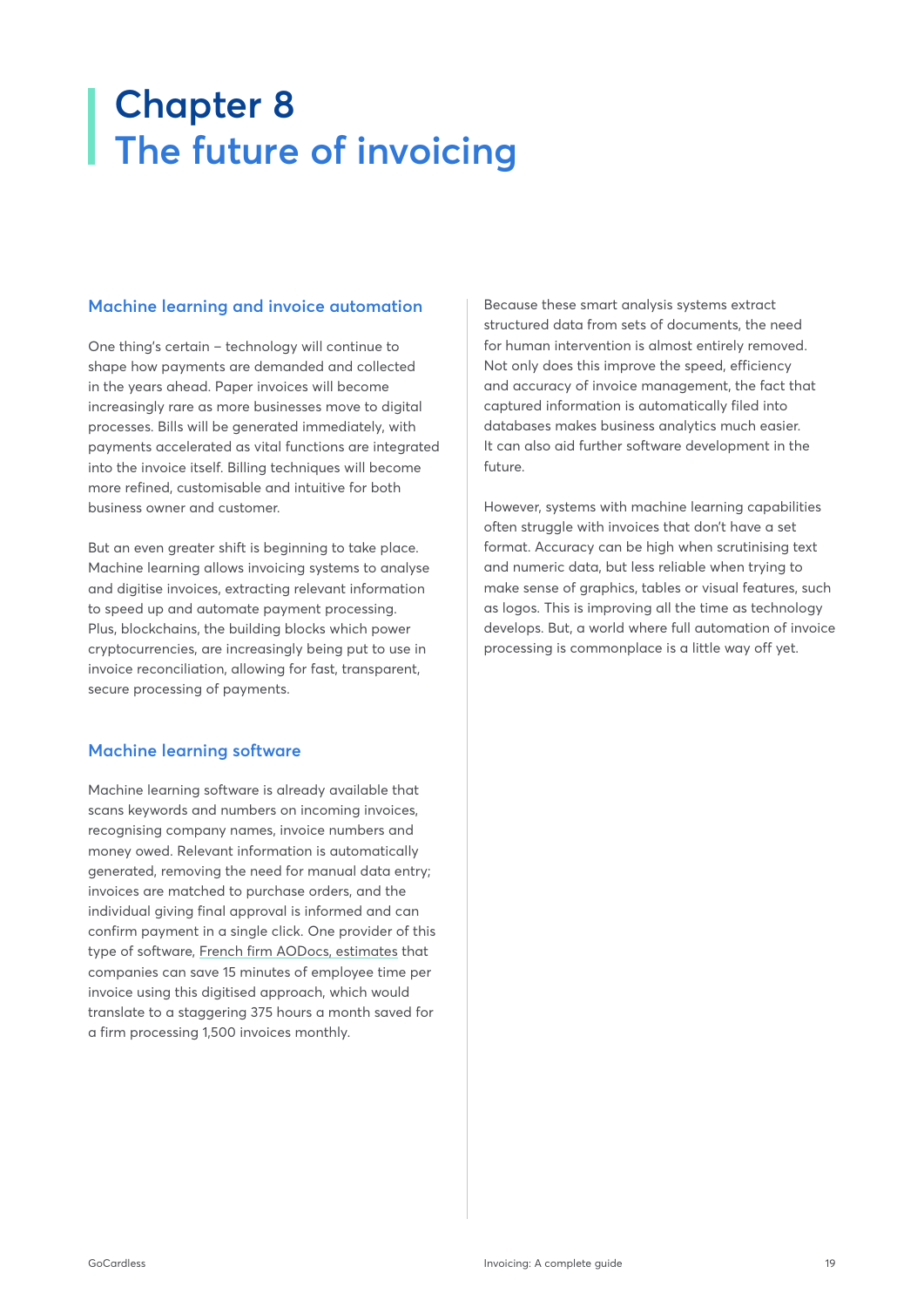# <span id="page-19-0"></span>**Chapter 8 The future of invoicing**

# **Blockchain and e-billing**

Blockchain technology is also being applied to electronic invoicing. And it has the potential to revolutionise how transactions are validated, invoices issued and payments made. Still best known as the building blocks of cryptocurrencies such as Bitcoin, these distributed ledgers based on blocks, each of which record a transaction, are a perfect fit with payment reconciliation. A document sits in a decentralised blockchain network, which can be accessed and altered – with a record of who made changes and when – by several users at once. It is tamper-proof and transparent. Each record or block is linked and secured using cryptography, with all transactions visible to all parties, therefore removing the need for an intermediary. Using an invoicing system on the blockchain will allow for seamless payments made automatically from the customer to a business's digital wallet. Transactions are easy to track and monitor and the entire history of an exchange can be downloaded from the blockchain.

### **Increased visibility with blockchain**

Traditional payment processes tend to be opaque, based on paper, with little or no audit trail available. Debtors can easily delay payment by hiding behind bureaucracy or claiming demands are held up or lost. Request Networks, TallySticks and Applied Blockchain are just some of the companies seeking to change all this by shaking up business invoicing using blockchain. They argue that the blockchain means information is accessible and accurate at each step, allowing the financial decision makers in businesses to see exactly how much money they're owed and what's on its way, making planning easier.

It all sounds quite utopian. In reality, uptake is likely to be fairly slow. When one considers how resistant many businesses have been to adopting existing electronic invoice and payment technologies, it may take time before the average company adopts blockchain technology to handle invoicing. But they should watch the progress of this new kid on the block – if you'll forgive the pun. Blockchain certainly looks set to be integrated increasingly into business processes in the years to come.